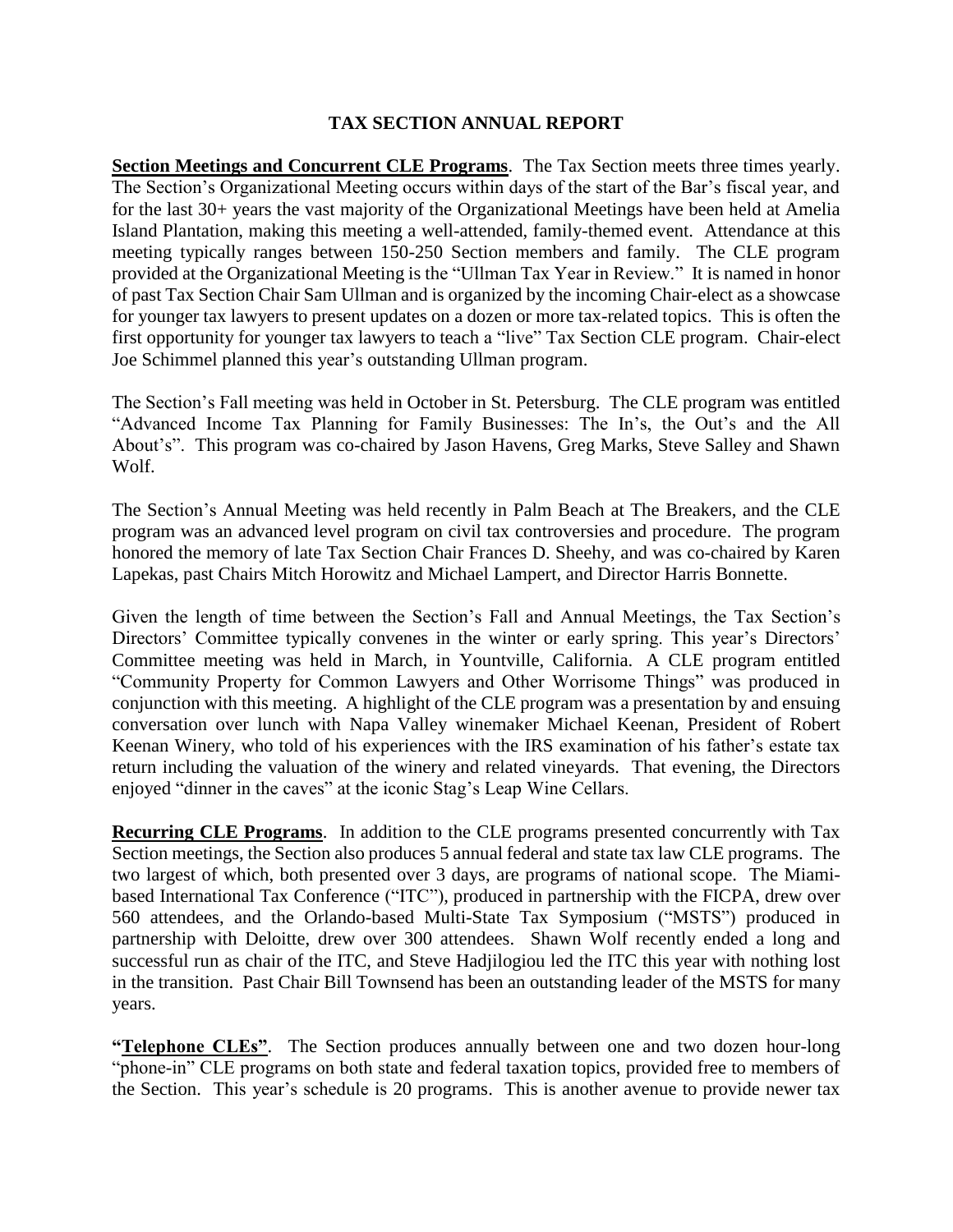lawyers with CLE speaking opportunities. This year, our phone CLE programs have been particularly successful, with average attendance through March in excess of 128 listeners. Phone CLE "Tsar" Mike O'Leary has done a wonderful job over the last several years. We are on track this year for attendance to exceed 2,500 for the phone CLEs and nearly 5,000 overall.

**Publications**. The Federal Tax and State Tax Divisions produce short articles published within the Tax Section Bulletin, published 3 times annually, under the auspices of the Section Administration Division. Greg McLaughlin is the Assistant Director for the Bulletin and Greg is assisted editorially by Janette McCurley and past chair Guy Whitesman.

Mike Bruno, Assistant Director for The Florida Bar Journal ("TFBJ"), together with Section TFBJ editors Christine Concepcion, Michael Miller, and Benjamin Jablow, has done outstanding work this year. TFBJ content is in-depth and fully footnoted. The Tax Section has TFBJ author commitments in place through March, 2018.

**Support of Graduate Tax Students**. The Section annually supports students enrolled in Florida's graduate tax programs by providing scholarships toward the University of Florida Tax Institute registration fees for law students who are enrolled in the graduate tax programs of The University of Florida College of Law and the University of Miami School of Law. The Section also provides scholarship grants directly to these graduate tax programs.

**Undergraduate Law School Education**. The Section sponsors and produces annually a National Tax Moot Court Competition. Sixteen teams competed in February at the Trade Winds Resort in St. Pete Beach. Three U.S. Tax Court Judges judged the semifinal and final rounds. Brian Howsare and Justin Wallace are Co-Assistant Directors for the Tax Moot Court program.

The Section also worked this year with Florida State University to initiate a scholarship fund at FSU in memory of the late Tax Section Chair Nick Lioce. Past Chair Richie Comiter, with help from past Chairs David Bowers, Guy Whitesman and Joel Maser, led the effort to initiate this memorial for our friend Nick.

**New Tax Lawyers Programs**. The New Tax Lawyers Committee, co-Chaired by Dana Apfelbaum and Mitch Goldberg, is tasked with finding avenues for newer tax lawyers to find meaningful volunteer opportunities in the Tax Section. The regional New Tax Lawyer ("NTL") luncheon CLE programs provide an opportunity for new tax lawyers to network with "not so new" tax lawyers. The NTL luncheon in Tampa on February 22 featured former U.S. Senator Mel Martinez as speaker.

**Federal Tax Law Regulations Commentary**. Over the years the Section has been a prolific commentator to the United States Treasury on proposed Treasury Regulations and similar administrative pronouncements. Past Chair Jim Barrett serves as the "Comments Tsar." Recently, for example, and under a tight deadline, the Section partnered with the Real Property, Probate and Trust Law Section ("RPPTL") ("inter-species" cooperation) to co-produce comments on the Treasury's proposed Section 2704 regulations.